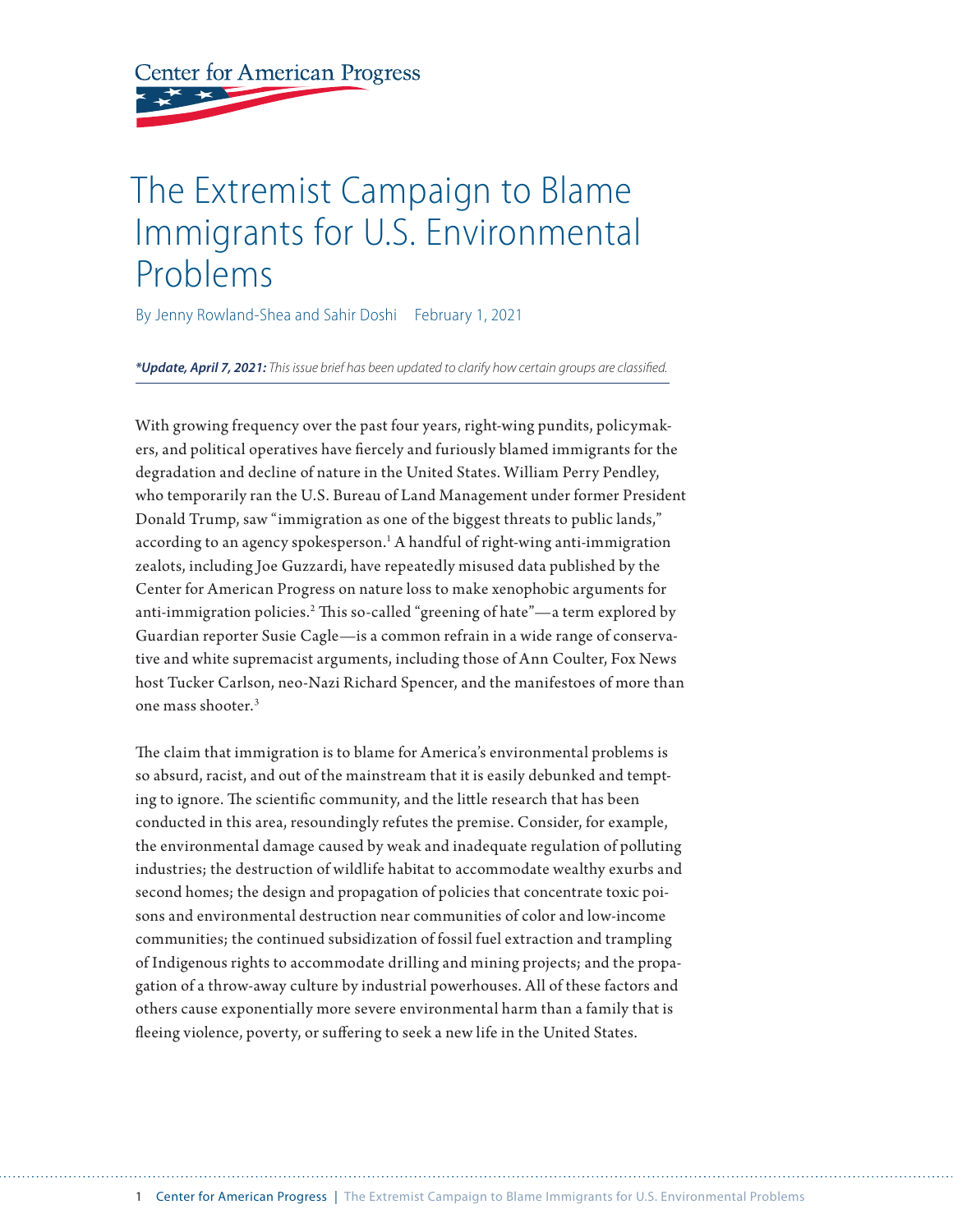The extremist effort to blame immigrants for the nation's environmental problems deserves scrutiny—and not merely for the purpose of disproving its xenophobic and outlandish claims. The contours, origins, funding sources, and goals of this right-wing effort must be understood in order to effectively combat it and ensure that the extremists pushing it have no place in the conservation movement. The individuals and organizations that are most fervently propagating this argument come largely from well-funded hate groups that are abusing discredited ideologies that were prevalent in the 19th-century American conservation movement in an attempt to make their racist rhetoric more palatable to a public concerned about the health of their environment.

While leaders of the contemporary, mainstream environmental movement in the United States have disavowed this strain of thought and are working to confront the legacies of colonialism and racism in environmental organizations and policies, a small set of right-wing political operatives are trying to magnify overtly xenophobic and false environmental arguments to achieve specific political objectives. In particular, these right-wing political operatives and their deep-pocketed funders are seeking to broaden the appeal of their anti-immigration zealotry by greenwashing their movement and supplying their right-wing base with alternative explanations for environmental decline that sidestep the culpability of the conservative antiregulatory agenda. In their refusal to confront the true reasons for environmental decline, they are hurting the people—immigrants, Indigenous peoples, and people of color—who bear a disproportionate burden of environmental consequences and are increasingly the base of the climate justice and conservation movements.

## Contextualizing anti-immigrant thought in environmentalism

Today's right-wing activists who are blaming immigrants for the destruction of nature are, unfortunately, drawing from and building on a long and troubling history of racism, colonialism, and xenophobia in the U.S. environmental movement that harks back to the violent dispossession of lands from Indigenous tribal nations. To understand the power and dangers of this extremist movement—and where it diverges from the current mainstream environmental movement—it is important to trace the origin of population control, eugenics, and anti-immigration ideologies within the U.S. environmental movement.

#### The discredited roots of environmental racism

Some of the earliest and most active proponents of land conservation in the United States also espoused anti-immigration, white supremacist, and racist views. For example, Madison Grant—a close friend of President Theodore Roosevelt and influential voice in species conservation, including playing a role in protecting the American bison and California redwood—served as director of the American Eugenics Society and vice president of the Immigration Restriction League.4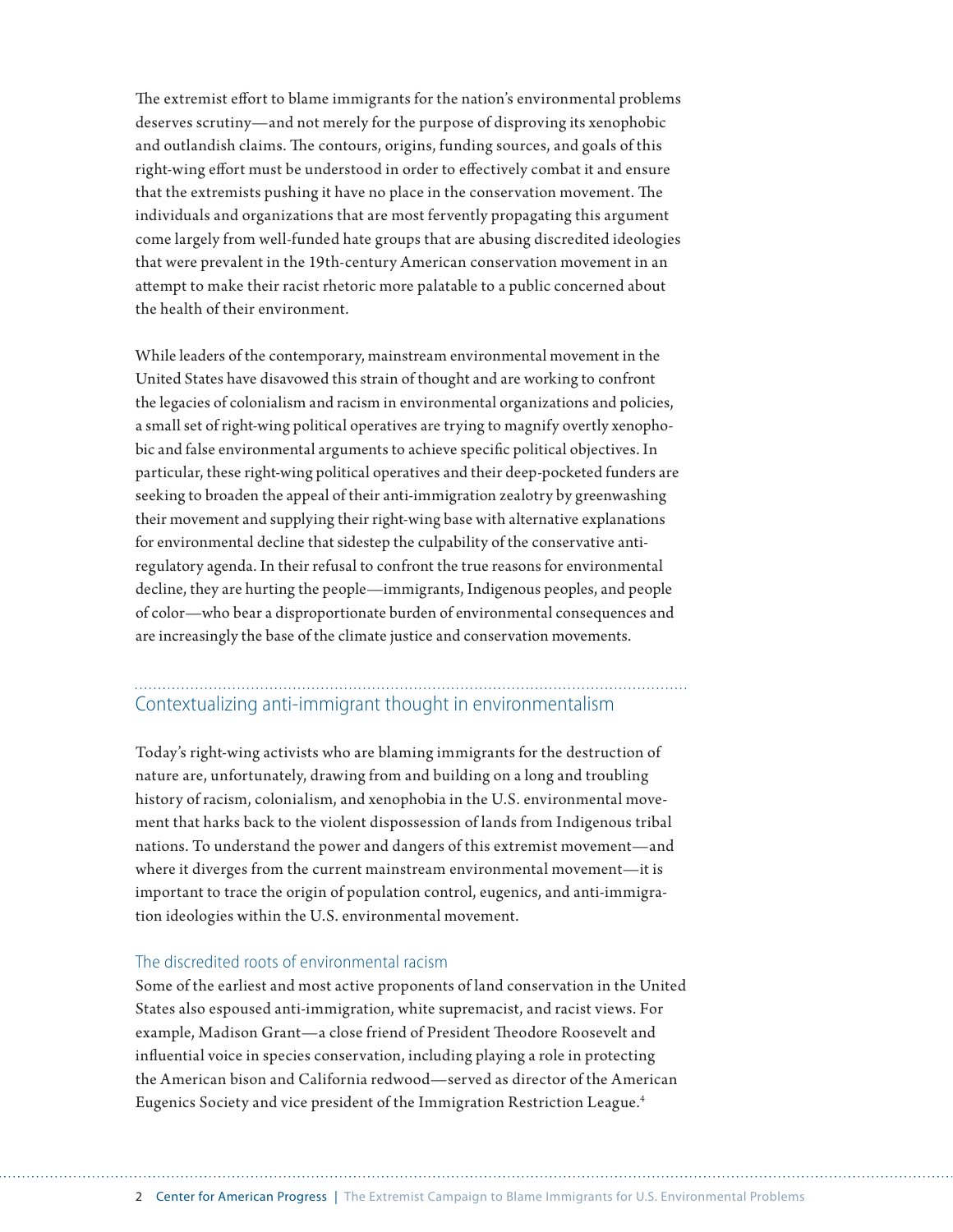Grant played a key role in the passage of a 1924 law restricting immigration by Asians and Arabs.<sup>5</sup> John Muir, known as the father of national parks, expressed racism toward Black and Native Americans and promoted ideas of restricting immigration by nonwhites.<sup>6</sup>

The notion that immigration was to blame for environmental destruction resurged in the 1970s, just as Europe's population was plateauing and that of the Global South began to grow. During this period, many deemed overpopulation-driven resource depletion one of the largest challenges facing the planet. Paul Ehrlich's 1968 book, *The Population Bomb,* which argued that overpopulation would fuel famine and global upheaval, proved very influential in the environmental movement at the time.7 This idea—which ignored the enormous difference in consumption patterns between countries—reinforced the idea already floating among U.S. nativists, which falsely associated global population growth and immigration growth.

Throughout the 1980s and 1990s, these xenophobic ideas existed within some environmental nonprofits, including Earth First! and the Rewilding Institute, both of which were started by extremist activist Dave Foreman.<sup>8</sup> The environmental argument for anti-immigrant policies also tracks closely with the Sierra Club's history, and its association with one person—John Tanton—has had perhaps the most lasting impact.<sup>9</sup> Tanton, whom the Southern Poverty Law Center (SPLC) calls "the racist architect of the modern anti-immigrant movement" and who died in 2019, was a Sierra Club official in the 1980s and went on to form many prominent anti-immigration groups, including many that dabble in environmental messaging.10

Up until the 1990s, population control was part of the Sierra Club's core platform. For decades, a faction within the organization—including Tanton—worked to use the Sierra Club's influence to promote policies to block immigration and undermine immigrant rights. In 1998, Tanton and others pushed a vote about whether or not the Sierra Club would take a strong public stance against immigration. The proposal was narrowly defeated by the Sierra Club's members, leading to a full separation from this ideology in the early 2000s.<sup>11</sup> But Tanton's groups continue to try to influence environmental progressives.<sup>12</sup>

Unfortunately these views still exist within some environmental groups as well. For example, the Rewilding Institute advocates for restrictions on immigration into the United States as part of its stance on global population growth.<sup>13</sup> The group also maintains a relationship with their founder, Dave Foreman, whose views on immigration, published in op-eds and books, are far outside the mainstream, and who is an advisory board member of the SPLC-designated hate group, Californians for Population Stabilization.\*14 (see text box below)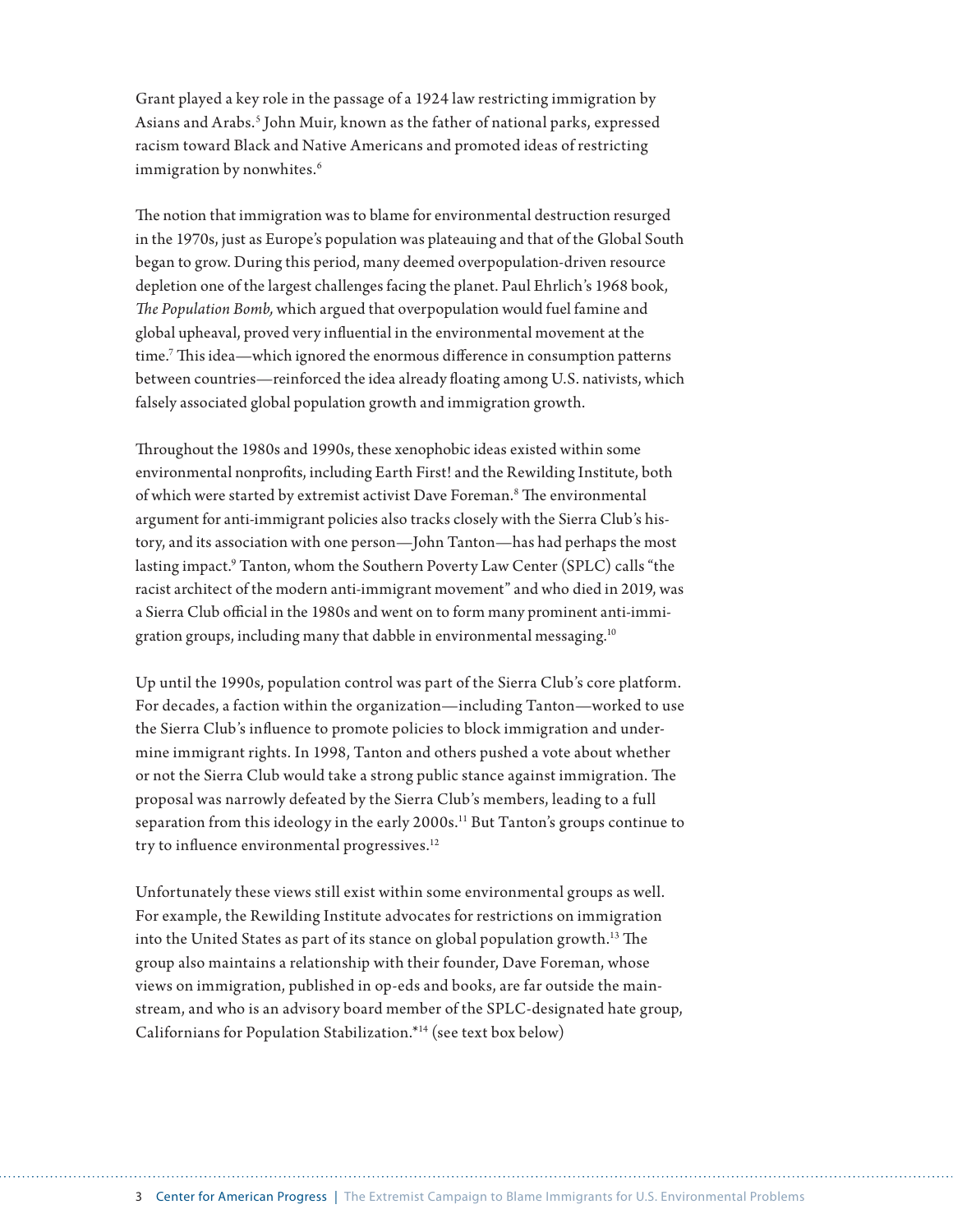Today, as major environmental groups grapple with their own systems of exclusion and injustice and reevaluate heroes and founders such as Muir and Roosevelt, the mainstream conservation movement no longer considers anti-immigrant arguments legitimate or accurate.15

## The 'greening of hate'

While the history of this anti-immigrant argument has roots in environmentalism, today, this line of thinking is primarily propagated by extremists who are cloaking themselves as conservationists to make their arguments more palatable. Researchers refer to this phenomena as the "greening of hate."16 The individuals making these arguments are backed by many of the most prominent anti-immigration groups and funders, several of which the SPLC have flagged as white supremacist hate groups.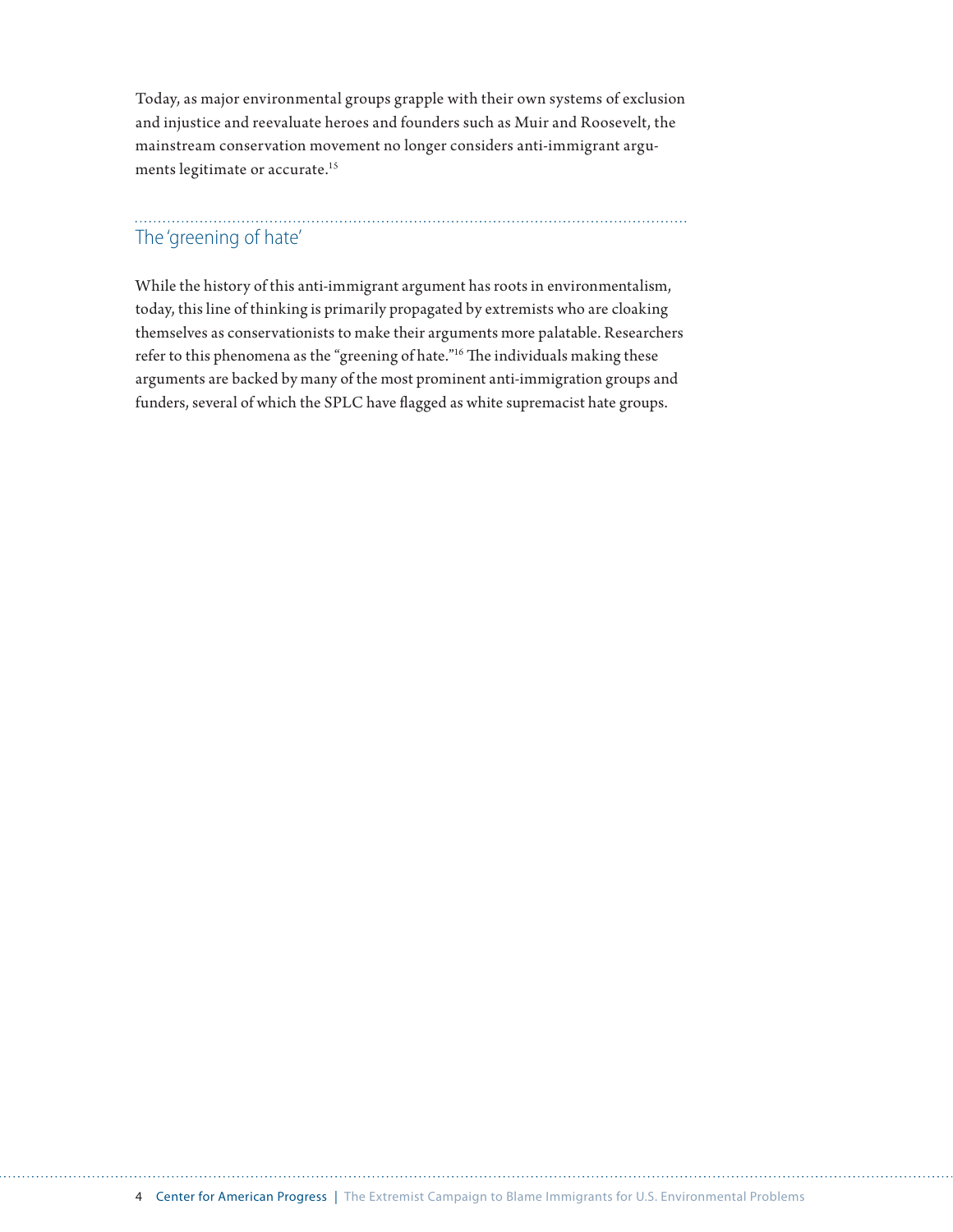## **Greenwashed anti-immigrant groups and their funders\***

#### **Groups**

Most formal arguments claiming immigrants as the source of environmental degradation can be traced back to a handful of anti-immigration groups that are far outside of the mainstream environmental movement.

**Federation for American Immigration Reform (FAIR).** Founded by John Tanton, FAIR was deemed a hate group by the SPLC because of its ties to white supremacist groups and eugenicists.17

**Center for Immigration Studies (CIS).** Also founded by Tanton, CIS was [deemed](https://www.splcenter.org/fighting-hate/extremist-files/groups) a hate group by the SPLC because it repeatedly publishes and promotes white supremacist and anti-Semitic writers and makes false claims about the criminality of immigrants.18

**Progressives for Immigration Reform (PFIR)**. PFIR, also tied to Tanton, is perhaps the most [central](https://www.splcenter.org/hatewatch/2010/10/08/anti-immigrant-groups-continue-greenwashing-campaign) organization in the anti-immigrant greenwashing universe.19 The group has been flagged by the SPLC for hosting a "cynical greenwashing campaign to recruit environmentalists to the anti-immigrant cause by blaming them for urban sprawl, overconsumption and a host of other environmental problems."<sup>20</sup>

**Californians for Population Stabilization (CAPS)**. CAPS was founded by Garrett Hardin, a University of California, Santa Barbara professor and FAIR board member, who famously wrote the essay, "The Tragedy of the Commons," which he used to support his ideology of preventing the "wrong" people—specifically nonwhite people—from reproducing.21 Like many others on this list, the group has ties to Tanton and was found to have hired white supremacists.<sup>22</sup>

**NumbersUSA.** Also founded by Tanton, the group is considered a nativist organization along the lines of FAIR and CIS.23 Don Weeden, of the Weeden Foundation, formerly served as the group's treasurer and on the board of directors and until recently was one of the group's independent directors.<sup>24</sup>

#### **Funders**

**Colcom Foundation**. Based in Pittsburgh, Colcom was founded by Mellon Bank heiress Cordelia Scaife May, who believed that her life's purpose was curbing the threat of overpopulation by limiting immigration to the United States.25 According to public tax filings, Colcom is the single-largest funder of anti-immigrant groups in the United States, giving around \$150 million since 2005.<sup>26</sup> The foundation provides the bulk of funding to Tanton's anti-immigration groups, including PFIR, NumbersUSA, FAIR, and CIS, along with nominal money for environmental causes. In February 2020, activists protested Colcom, describing it as "not an environmental organization that dabbles in white supremacy, [but] a white supremacist group that dabbles in environmentalism." Several environmental organizations have subsequently severed ties to the foundation.27 Colcom Vice President John Rohe, who decades ago published a book about Tanton, denied activists' claims about the organization, saying, "To be concerned about the level of immigrants due to overpopulation is not anti-immigrant."28

**Weeden Foundation.** Led by Don Weeden, the foundation has provided funding to CAPS, NumbersUSA, PFIR, FAIR, and CIS, along with biodiversity and wilderness conservation organizations and projects, including the Rewilding Institute. <sup>29</sup> Several of its officers have also been very active in leadership and boards within the antiimmigration groups that they fund.<sup>30</sup>

**Foundation for the Carolinas.** Despite generally being well liked for their work to improve economic opportunity in Charlotte and around North Carolina, the group manages a donor-advised fund that has funneled money to FAIR, CIS, and NumbersUSA. Between 2006 and 2018, the foundation gave nearly \$21 million in donor-advised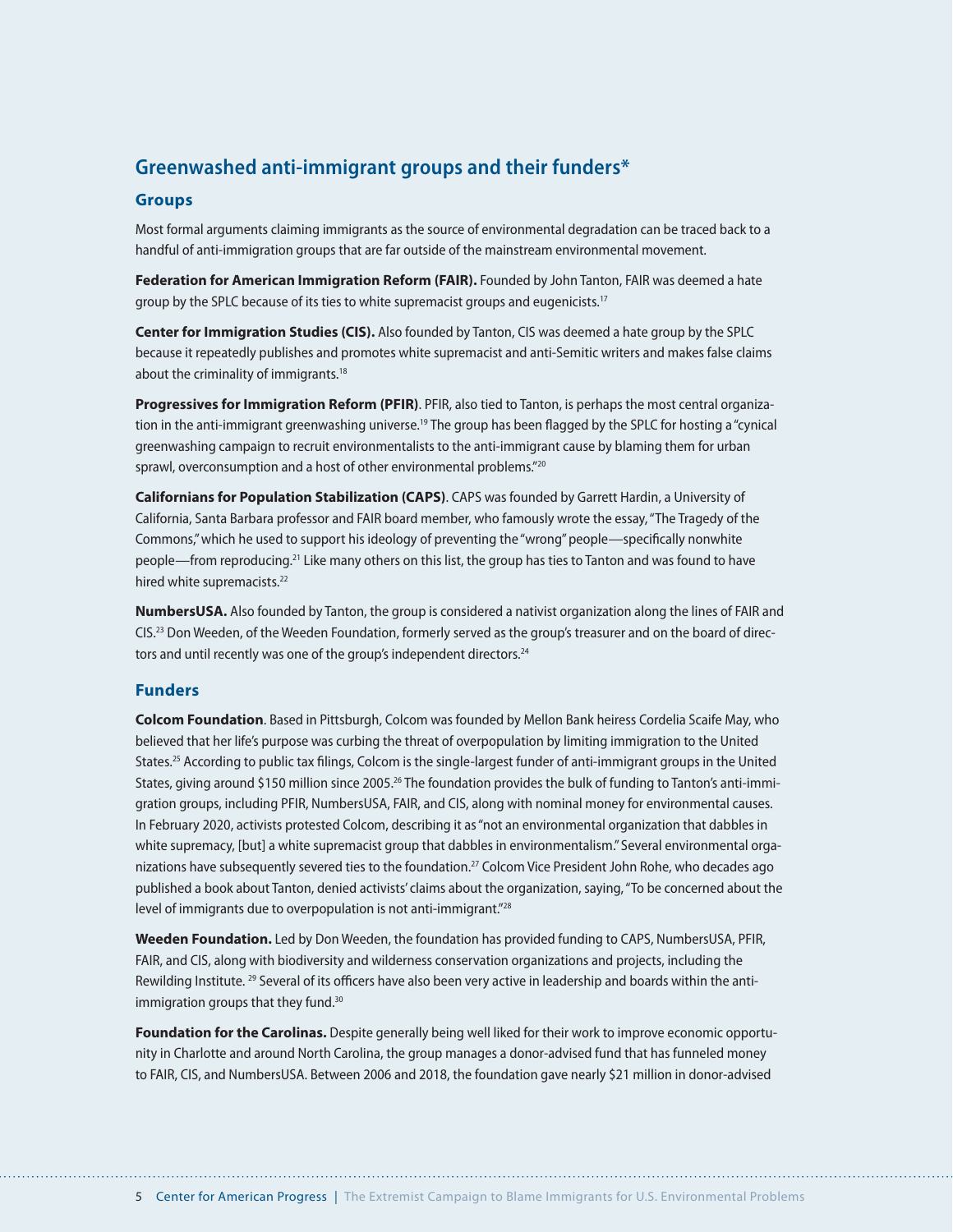gifts to at least nine anti-immigrant organizations, 85 percent of which went to Tanton-linked organizations.31

Anti-immigrant groups cloaking themselves in environmentalism to push a xenophobic agenda is not new.32 While their scientifically meritless arguments are no longer welcome within the mainstream environmental movement, they continue to fuel the vitriol—and bad policy decisions, including draconian cuts to immigration levels, the evisceration of the U.S. refugee asylum systems, and the separation of families at the border—that hurt legitimate, effective solutions to the conservation and climate crisis.<sup>33</sup>

## Racist rhetoric undermines the conservation movement

This small but organized and well-funded fringe of anti-immigration activists has produced arguments that range from openly bigoted and racist stereotypes to the more insidious and purportedly science-based claims about population that resonate with Eurocentric environmentalism of the 20th century. It bears repeating: These claims do not have the support of the scientific community, and the little research that has been conducted in this area resoundingly refutes them.<sup>34</sup> In

#### **FIGURE 1**

#### **The United States is an outlier in terms of its ecological footprint compared with its standard of living**



Inequality-adjusted Human Development Index (IHDI) score and ecological footprint per capita, 2019

Notes: Includes only countries with more than 1 million people and for whom data were available. Sources: United Nations Development Programme, "Human Development Report 2020" (New York: 2020), available at http://hdr.undp.org/sites/default/les/hdr2020.pdf; Global Footprint Network, "Home," available at https://data.footprintnetwork.org/#/ (last accessed January 2021).

fact, the vast majority of behavioral studies demonstrate that immigrants live more environmentally sustainable lifestyles than native-born Americans, so much so that immigrant density is associated with lower carbon emissions.<sup>35</sup>

Population-based arguments against immigration, meanwhile, are built on a series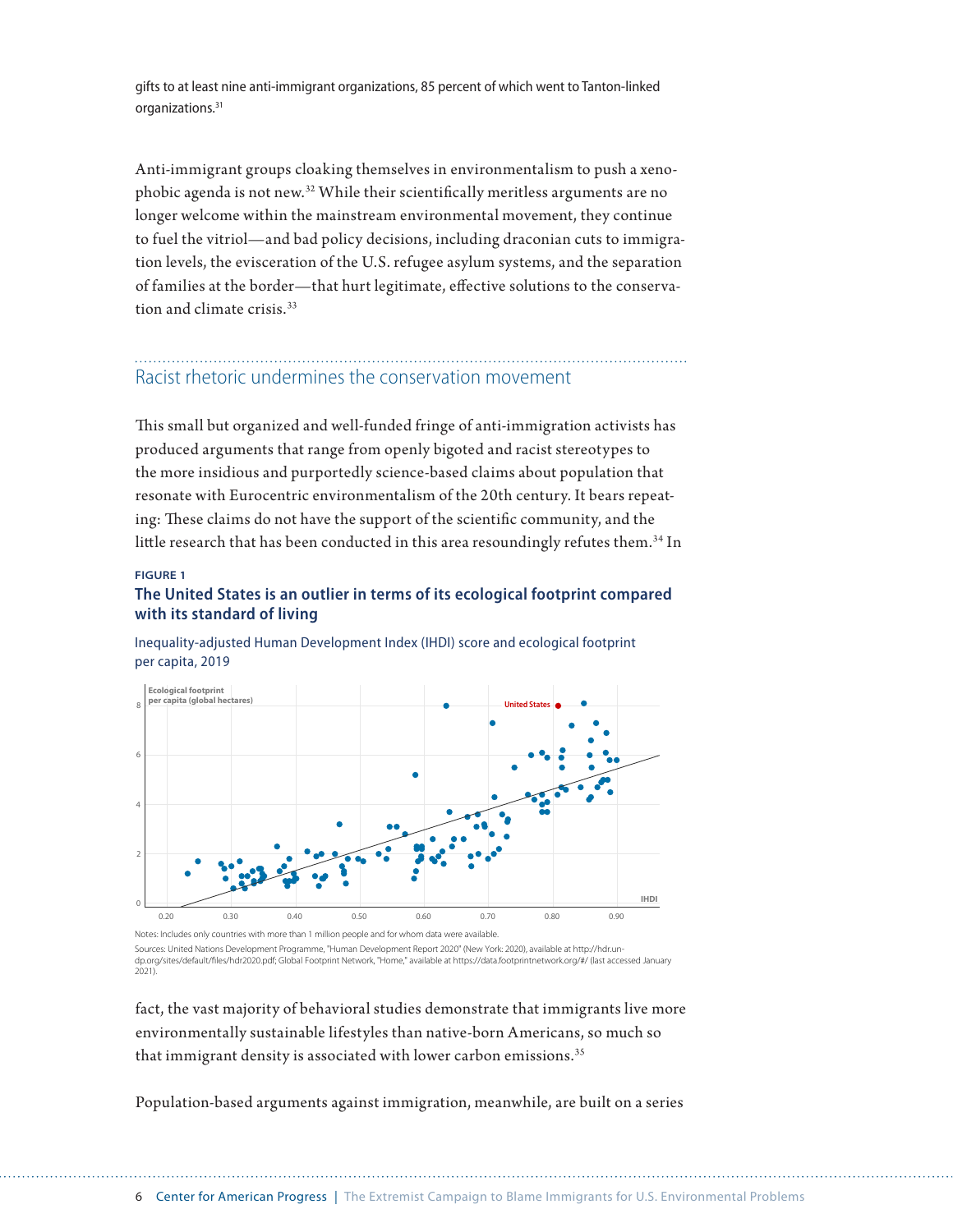of flawed assumptions. The first is that the environmental health of the United States exists in isolation from the rest of the world, which has never been more untrue than in 2020, as the country grapples with climate change, the collapse of transnational migratory species, and a coronavirus pandemic born out of nature destruction and overexploitation of wildlife in another continent.<sup>36</sup> The second is that it allows the interests driving the real problem—overconsumption and unregulated development—off the hook.37 For example, corporate interests such as the oil and gas industry have undue influence on U.S. policy.38 Per capita, the United States has a greater rate of climate emissions, air pollution, and nature destruction than most other countries and is an outlier even among countries with similar standards of living.<sup>39</sup> Policies aimed at limiting corporate capture and protecting public health—not curtailing immigration—are the solutions to these problems.

Polls show that communities of color—to which most immigrants and second-generation Americans belong—are the most concerned about this destruction and the likeliest to support policies that would protect the environment.<sup>40</sup> For example, polls show high Latino support for conserving water, reducing air pollution, and protecting wildlife.41 This comes as no surprise given that communities of color—especially those that are also low-income—are more likely to suffer the consequences of unplanned urban sprawl, oil and gas drilling, deforestation, and pollution.<sup>42</sup> Studies show that white people contribute disproportionately to the problem of air pollution, while Black and Latino people are the likeliest to bear the burden of air pollution where they live.<sup>43</sup> Immigrants, who contribute less to pollution on average than native-born Americans, are still disproportionately likely to suffer the consequences of toxic pollution from industrial polluters.<sup>44</sup> In this context, genuine environmentalism cannot exclude or antagonize immigrants and second-generation Americans, who form a core constituency of the conservation movement.

Instead, this vitriol could actively harm the conservation movement by alienating and erasing both potential and existing allies, members, and leaders who are from immigrant backgrounds.<sup>45</sup> For example, immigrant leaders were central to the labor-driven movement to ban the use of toxic DDT pesticides in the 20th century.46 More recently, Asian immigrants in the fishing industry faced the worst consequences of the 2010 Deepwater Horizon oil spill and participated heavily in cleanup efforts.<sup>47</sup> At the local level, immigrants are at the forefront of a range of environmental justice and conservation efforts, even as they remain underrepresented at the tables of national organizations and government agencies.<sup>48</sup> Moreover, the racist rhetoric that runs throughout the anti-immigration fringe could undermine the United States' ability to cooperate across borders with countries that will be key allies in fighting climate change, conserving biodiversity, and, ultimately, fighting the ecological degradation and disasters that often force people to flee their home countries to begin with.<sup>49</sup>

One of the most dramatic examples of how greenwashed nativism can harm the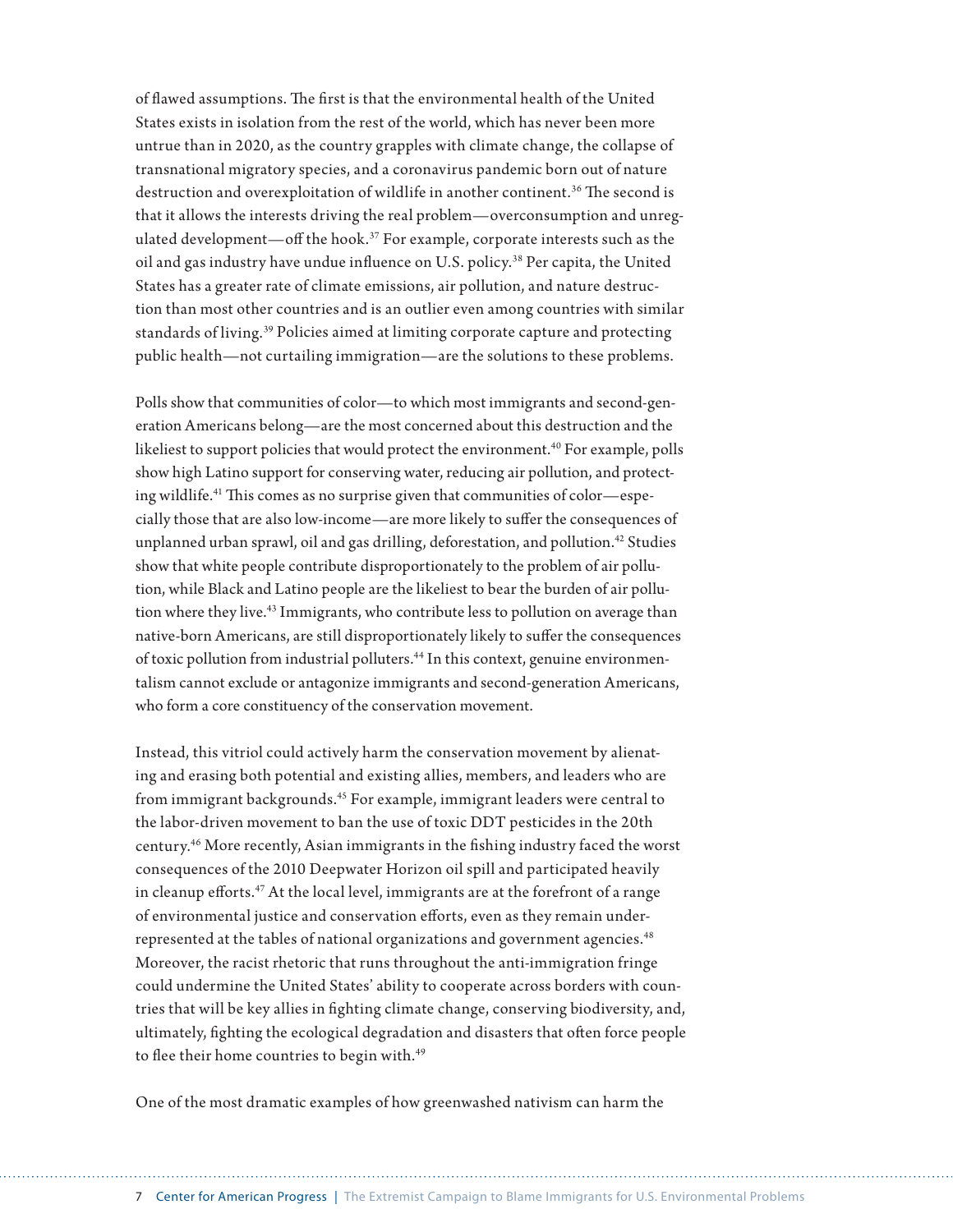planet is the Trump administration's U.S.-Mexico border wall. Its construction was not only regarded as ineffective and wasteful but has also caused immense damage to the environment, including by blasting mountains, destroying ancient cactus, desecrating sacred sites of the Tohono O'odham Nation, and disrupting the migration routes and survival of nearly 100 already imperiled species ranging from jaguars to monarch butterflies.<sup>50</sup> Notably, the Trump administration's extensive use of waivers to circumvent environmental standards and regulations allowed the federal government to destroy these lands with impunity in the name of immigration control.<sup>51</sup>

Focusing, instead, on the root causes of human displacement and migration including those rooted in nature destruction and climate change—and increasing well-designed legal channels for people to seek entry to the United States would help U.S. immigration policy become more humane, more effective, and more environmentally sustainable.52 Moreover, the Biden administration has an opportunity to focus on repairing the cruel and counterproductive mistakes of the Trump era to establish a working legal immigration system, asylum process, and pathway to citizenship—all of which will benefit the U.S. environmental movement.<sup>53</sup>

### Conclusion

Anti-immigrant sentiments were a staple of mainstream Eurocentric conservation in the 19th and 20th centuries—but so were eugenics, unscientific species exterminations, and the purposeful usurpation of land from Indigenous tribes who often stewarded natural resources more effectively than the managers who followed. As an examination of funding sources and policy positions have found, the extremist groups now hawking misleading and easily debunked green-hate arguments are not acting in good faith.

Twenty-first century environmentalism is, by necessity, a multiracial, multigenerational, international, and anti-elitist movement whose diversity only makes it stronger. It is built of, by, and for all people—and immigrant-dense communities are its base.<sup>54</sup> If the evidence of bad actors funding green hate, the mounting scientific data, and 650 miles of border wall devastation are not evidence enough, this fact alone should make clear that these arguments do not belong in the modern environmental movement.

*Jenny Rowland-Shea is a senior policy analyst for Public Lands at the Center for American Progress. Sahir Doshi is research assistant for Public Lands at the Center.* 

*The authors would like to thank Matt Lee-Ashley, Nicole Gentile, Tom Jawetz, Jessica Cobian, Tricia Woodcome, Keenan Alexander, and Will Beaudouin.*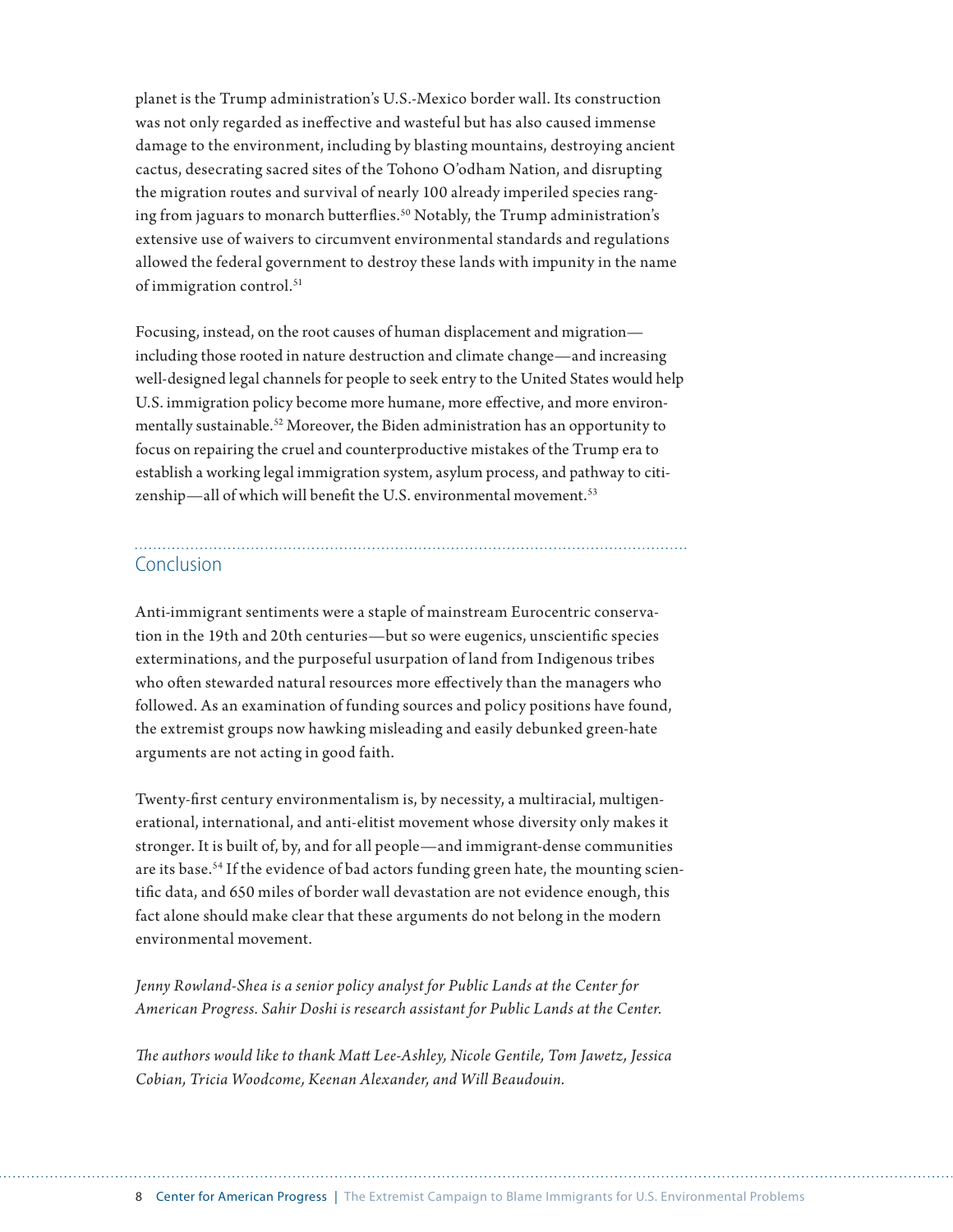### Endnotes

- 1 Democracy Forward, @DemocracyFwd, October 16, 2020, 10:41 a.m. ET, Twitter, available at [https://twitter.com/](https://twitter.com/DemocracyFwd/status/1317113444668243968) [DemocracyFwd/status/1317113444668243968](https://twitter.com/DemocracyFwd/status/1317113444668243968).
- 2 Joe Guzzardi, "More Americans = less wilderness," *Havasu News*, September 22, 2020, available at [https://www.](https://www.havasunews.com/opinion/joe-guzzardi-more-americans-less-wilderness/article_b4f885d0-fd67-11ea-8a69-27f96d6e0982.html) [havasunews.com/opinion/joe-guzzardi-more-americans](https://www.havasunews.com/opinion/joe-guzzardi-more-americans-less-wilderness/article_b4f885d0-fd67-11ea-8a69-27f96d6e0982.html)[less-wilderness/article\\_b4f885d0-fd67-11ea-8a69-](https://www.havasunews.com/opinion/joe-guzzardi-more-americans-less-wilderness/article_b4f885d0-fd67-11ea-8a69-27f96d6e0982.html) [27f96d6e0982.html;](https://www.havasunews.com/opinion/joe-guzzardi-more-americans-less-wilderness/article_b4f885d0-fd67-11ea-8a69-27f96d6e0982.html) Joe Guzzardi, "Joe Guzzardi: The West is losing natural area at an alarming pace," The Associated Press, March 8, 2018, available at [https://apnews.com/](https://apnews.com/article/c62553be8cd14d9eb665be6a6bd1c4d6) [article/c62553be8cd14d9eb665be6a6bd1c4d6;](https://apnews.com/article/c62553be8cd14d9eb665be6a6bd1c4d6) Glen Colton, "Prevent urban sprawl with immigration reform," November 16, 2020, *The Pueblo Chieftain*, available at [https://www.chieftain.com/story/opinion/2020/11/16/](https://www.chieftain.com/story/opinion/2020/11/16/columnist-talks-how-immigration-reform-prevent-urban-sprawl/6314669002/) [columnist-talks-how-immigration-reform-prevent-urban](https://www.chieftain.com/story/opinion/2020/11/16/columnist-talks-how-immigration-reform-prevent-urban-sprawl/6314669002/)[sprawl/6314669002/.](https://www.chieftain.com/story/opinion/2020/11/16/columnist-talks-how-immigration-reform-prevent-urban-sprawl/6314669002/)
- 3 Susie Cagle, "'Bees, not refugees': the environmentalist roots of anti-immigrant bigotry," The Guardian, August 16, 2019, available at [https://www.theguardian.com/environ](https://www.theguardian.com/environment/2019/aug/15/anti)[ment/2019/aug/15/anti](https://www.theguardian.com/environment/2019/aug/15/anti).
- 4 Jedediah Purdy, "Environmentalism's Racist History," *The New Yorker*, August 13, 2015, available at [https://www.](https://www.newyorker.com/news/news-desk/environmentalisms-racist-history) [newyorker.com/news/news-desk/environmentalisms](https://www.newyorker.com/news/news-desk/environmentalisms-racist-history)[racist-history.](https://www.newyorker.com/news/news-desk/environmentalisms-racist-history)
- 5 Richard Conniff, "How a Notorious Racist Inspired America's National Parks," *Mother Jones*, July/August 2016, available at [https://www.motherjones.com/environment/2016/07/](https://www.motherjones.com/environment/2016/07/anniversary-national-parks-racist-history-madison-grant/) [anniversary-national-parks-racist-history-madison-grant/.](https://www.motherjones.com/environment/2016/07/anniversary-national-parks-racist-history-madison-grant/)
- 6 Cagle, "'Bees, not refugees.'"
- 7 Charles C. Mann, "The Book That Incited a Worldwide Fear of Overpopulation," *Smithsonian Magazine*, January/ February 2018, available at [https://www.smithsonianmag.](https://www.smithsonianmag.com/innovation/book-incited-worldwide-fear-overpopulation-180967499/) [com/innovation/book-incited-worldwide-fear-overpopula](https://www.smithsonianmag.com/innovation/book-incited-worldwide-fear-overpopulation-180967499/)[tion-180967499/](https://www.smithsonianmag.com/innovation/book-incited-worldwide-fear-overpopulation-180967499/).
- 8 Cagle, "'Bees, not refugees.'"
- 9 Hop Hopkins, "How the Sierra Club's History With Immigrant Rights Is Shaping Our Future," Sierra Club, November 2, 2018, available at [https://www.sierraclub.](https://www.sierraclub.org/articles/2018/11/how-sierra-club-s-history-immigrant-rights-shaping-our-future) [org/articles/2018/11/how-sierra-club-s-history-immigrant](https://www.sierraclub.org/articles/2018/11/how-sierra-club-s-history-immigrant-rights-shaping-our-future)[rights-shaping-our-future](https://www.sierraclub.org/articles/2018/11/how-sierra-club-s-history-immigrant-rights-shaping-our-future).
- 10 Southern Poverty Law Center, "John Tanton," available at [https://www.splcenter.org/fighting-hate/extremist-files/](https://www.splcenter.org/fighting-hate/extremist-files/individual/john-tanton) [individual/john-tanton](https://www.splcenter.org/fighting-hate/extremist-files/individual/john-tanton) (last accessed January 2021).
- 11 Michelle Nijhuis, "Immigration controversy engulfs Sierra Club board election," Grist, March 2, 2004, available at [https://grist.org/article/nijhuis-sierra/.](https://grist.org/article/nijhuis-sierra/)
- 12 Cagle, "'Bees, not refugees'"; Colton, "Prevent urban sprawl with immigration reform,".
- 13 Rewilding Earth, "Human Population Growth," available at https://rewilding.org/our-programs/population-growth/ (last accessed April 2021).
- 14 Dave Foreman, "More Immigration = More Americans = Less Wilderness," Earth Island Journal, Autumn 2013, available at https://www.earthisland.org/journal/index. php/magazine/entry/foreman/; Rewilding Earth, "Dave Foreman," available at https://rewilding.org/dave-foreman/ (last accessed January 2021); Rewilding Earth, "CAPS Talks About the New Edition of Man Swarm," February 26, 2015, available at https://rewilding.org/caps-talks-about-thenew-edition-of-man-swarm/; Californians for Population Stabilization, "Staff and Board of Directors," available at https://capsweb.org/staff/ (las accessed April, 2021).
- 15 Michael Brune, "Pulling Down Our Monuments," Sierra Club, July 22, 2020, available at [https://www.sierraclub.](https://www.sierraclub.org/michael-brune/2020/07/john-muir-early-history-sierra-club) [org/michael-brune/2020/07/john-muir-early-history](https://www.sierraclub.org/michael-brune/2020/07/john-muir-early-history-sierra-club)[sierra-club](https://www.sierraclub.org/michael-brune/2020/07/john-muir-early-history-sierra-club).
- 16 Betsy Hartmann, "Conserving Racism: The Greening of Hate at Home and Abroad," January 2003, available at [https://www.researchgate.net/publication/265045644\\_](https://www.researchgate.net/publication/265045644_Conserving_Racism_The_Greening_of_Hate_at_Home_and_Abroad) [Conserving\\_Racism\\_The\\_Greening\\_of\\_Hate\\_at\\_Home\\_](https://www.researchgate.net/publication/265045644_Conserving_Racism_The_Greening_of_Hate_at_Home_and_Abroad) [and\\_Abroad.](https://www.researchgate.net/publication/265045644_Conserving_Racism_The_Greening_of_Hate_at_Home_and_Abroad)

17 Southern Poverty Law Center, "Extremist Files: Groups," available at [https://www.splcenter.org/fighting-hate/](https://www.splcenter.org/fighting-hate/extremist-files/groups) [extremist-files/groups](https://www.splcenter.org/fighting-hate/extremist-files/groups) (last accessed January 2021).

- 18 Southern Poverty Law Center, "Extremist Files: Groups."
- 19 Amy Mehta, "How Anti-Immigration Groups Are Hijacking the Environmental Movement," AlterNet, January 13, 2010, available at [https://www.alternet.org/2010/01/how\\_anti](https://www.alternet.org/2010/01/how_anti-immigration_groups_are_hijacking_the_environmental_movement/)[immigration\\_groups\\_are\\_hijacking\\_the\\_environmen](https://www.alternet.org/2010/01/how_anti-immigration_groups_are_hijacking_the_environmental_movement/)[tal\\_movement/](https://www.alternet.org/2010/01/how_anti-immigration_groups_are_hijacking_the_environmental_movement/).
- 20 Alexander Zaitchik, "Anti-Immigrant Groups Continue Greenwashing Campaign," Southern Poverty Law Center, October 8, 2010, available at [https://www.splcenter.org/](https://www.splcenter.org/hatewatch/2010/10/08/anti-immigrant-groups-continue-greenwashing-campaign) [hatewatch/2010/10/08/anti-immigrant-groups-continue](https://www.splcenter.org/hatewatch/2010/10/08/anti-immigrant-groups-continue-greenwashing-campaign)[greenwashing-campaign.](https://www.splcenter.org/hatewatch/2010/10/08/anti-immigrant-groups-continue-greenwashing-campaign)
- 21 Southern Poverty Law Center, "Garrett Hardin," available at [https://www.splcenter.org/fighting-hate/extremist-files/](https://www.splcenter.org/fighting-hate/extremist-files/individual/garrett-hardin) [individual/garrett-hardin](https://www.splcenter.org/fighting-hate/extremist-files/individual/garrett-hardin) (last accessed January 2021).
- 22 Mehta, "How Anti-Immigration Groups Are Hijacking the Environmental Movement."
- 23 Heidi Beirich, "The Nativist Lobby: Three Faces of Intolerance," Southern Poverty Law Center, February 1, 2009, available at [https://www.splcenter.org/20090131/nativist](https://www.splcenter.org/20090131/nativist-lobby-three-faces-intolerance)[lobby-three-faces-intolerance](https://www.splcenter.org/20090131/nativist-lobby-three-faces-intolerance).
- 24 NumbersUSA, "Independent Directors (as of January, 2020)," available at [https://www.numbersusa.org/about/](https://www.numbersusa.org/about/directors) [directors](https://www.numbersusa.org/about/directors) (last accessed December 2020); The Center for Popular Democracy, "Report Spotlights the New York Elites Who Fund Nativist Groups," available at [https://www.](https://www.populardemocracy.org/news-and-publications/report-spotlights-new-york-elites-who-fund-nativist-groups) [populardemocracy.org/news-and-publications/report](https://www.populardemocracy.org/news-and-publications/report-spotlights-new-york-elites-who-fund-nativist-groups)[spotlights-new-york-elites-who-fund-nativist-groups](https://www.populardemocracy.org/news-and-publications/report-spotlights-new-york-elites-who-fund-nativist-groups) (last accessed January 2021).
- 25 Nicholas Kulish and Mike McIntire, "Why an Heiress Spent Her Fortune Trying to Keep Immigrants Out," *The New York Times*, August 14, 2019, available at [https://www.nytimes.](https://www.nytimes.com/2019/08/14/us/anti-immigration-cordelia-scaife-may.html) [com/2019/08/14/us/anti-immigration-cordelia-scaife-may.](https://www.nytimes.com/2019/08/14/us/anti-immigration-cordelia-scaife-may.html) [html.](https://www.nytimes.com/2019/08/14/us/anti-immigration-cordelia-scaife-may.html)
- 26 Anti-Defamation League, "Funders of the Anti-immigrant Movement," January 27, 2014, available at [https://www.](https://www.adl.org/news/article/funders-of-the-anti-immigrant-movement) [adl.org/news/article/funders-of-the-anti-immigrant-move](https://www.adl.org/news/article/funders-of-the-anti-immigrant-movement)[ment](https://www.adl.org/news/article/funders-of-the-anti-immigrant-movement).
- 27 Ryan Deto, "How Pittsburgh's Colcom Foundation is 'greenwashing' its anti-immigrant message," *Pittsburgh City Paper*, March 11, 2020, available at [https://www.](https://www.pghcitypaper.com/pittsburgh/how-pittsburghs-colcom-foundation-is-greenwashing-its-anti-immigrant-message/Content?oid=16919993) [pghcitypaper.com/pittsburgh/how-pittsburghs-colcom](https://www.pghcitypaper.com/pittsburgh/how-pittsburghs-colcom-foundation-is-greenwashing-its-anti-immigrant-message/Content?oid=16919993)[foundation-is-greenwashing-its-anti-immigrant-message/](https://www.pghcitypaper.com/pittsburgh/how-pittsburghs-colcom-foundation-is-greenwashing-its-anti-immigrant-message/Content?oid=16919993) [Content?oid=16919993.](https://www.pghcitypaper.com/pittsburgh/how-pittsburghs-colcom-foundation-is-greenwashing-its-anti-immigrant-message/Content?oid=16919993)
- 28 Lacretia Wimbley, "Activists launch campaign against Colcom Foundation," *Pittsburgh Post-Gazette*, March 5, 2020, available at [https://www.post-gazette.com/local/](https://www.post-gazette.com/local/city/2020/03/05/immigrant-rights-activists-protest-Colcom-Foundation/stories/202003050139) [city/2020/03/05/immigrant-rights-activists-protest-](https://www.post-gazette.com/local/city/2020/03/05/immigrant-rights-activists-protest-Colcom-Foundation/stories/202003050139)[Colcom-Foundation/stories/202003050139](https://www.post-gazette.com/local/city/2020/03/05/immigrant-rights-activists-protest-Colcom-Foundation/stories/202003050139); John F. Rohe, *Mary Lou and John Tanton: A Journey into American Conser*vation (Washington: FAIR Horizon Press, 2002).
- 29 Anti-Defamation League, "Funders of the Anti-immigrant Movement"; Earth First! Newswire, "Dave Foreman still aligning with bigots," September 30, 2011, available at [https://earthfirstjournal.org/newswire/2011/09/30/dave](https://earthfirstjournal.org/newswire/2011/09/30/dave-foreman-still-aligning-with-bigots/)[foreman-still-aligning-with-bigots/.](https://earthfirstjournal.org/newswire/2011/09/30/dave-foreman-still-aligning-with-bigots/)
- 30 The Plot Against Immigrants, "The Weeden Foundation," available at [https://plotagainstimmigrants.com/network/](https://plotagainstimmigrants.com/network/the-weeden-foundation/) [the-weeden-foundation/](https://plotagainstimmigrants.com/network/the-weeden-foundation/) (last accessed January 2021).
- 31 Teo Armus and Ames Alexander, "Foundation for the Carolinas under scrutiny over grants to anti-immigration groups," *The Charlotte Observer*, November 20, 2019, available at [https://www.charlotteobserver.com/news/politics](https://www.charlotteobserver.com/news/politics-government/article237574649.html)[government/article237574649.html.](https://www.charlotteobserver.com/news/politics-government/article237574649.html)